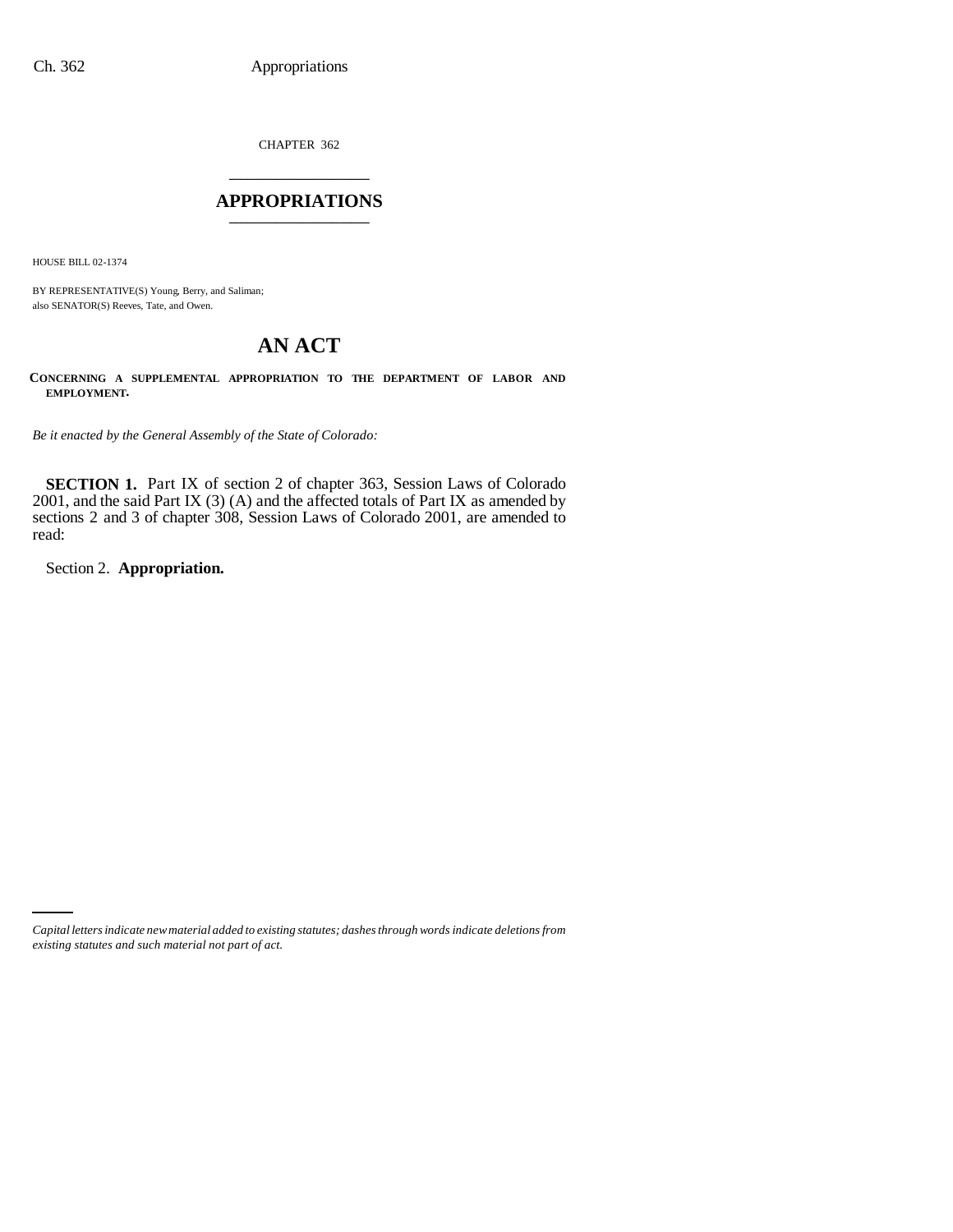|                 |              |                | APPROPRIATION FROM |              |               |              |  |
|-----------------|--------------|----------------|--------------------|--------------|---------------|--------------|--|
| ITEM &          | <b>TOTAL</b> | <b>GENERAL</b> | <b>GENERAL</b>     | CASH         | <b>CASH</b>   | FEDERAL      |  |
| <b>SUBTOTAL</b> |              | <b>FUND</b>    | <b>FUND</b>        | <b>FUNDS</b> | <b>FUNDS</b>  | <b>FUNDS</b> |  |
|                 |              |                | <b>EXEMPT</b>      |              | <b>EXEMPT</b> |              |  |
|                 |              |                |                    |              |               |              |  |

**PART IX**

**DEPARTMENT OF LABOR AND EMPLOYMENT**

## **(1) EXECUTIVE DIRECTOR'S OFFICE150**

| <b>Personal Services</b>          | 10,063,052    |  |
|-----------------------------------|---------------|--|
|                                   | $(165.4$ FTE) |  |
| Health, Life, and Dental          | 1,982,818     |  |
|                                   | 1,964,084     |  |
| Short-term Disability             | 30,097        |  |
| Salary Survey and Senior          |               |  |
| <b>Executive Service</b>          | 2,624,318     |  |
| <b>Anniversary Increases</b>      | 485.218       |  |
| Shift Differential                | 15,679        |  |
| Workers' Compensation             | 412,697       |  |
|                                   | 392.810       |  |
| Operating Expenses <sup>151</sup> | 1,583,557     |  |
| Legal Services for 7,694          |               |  |
| hours                             | 449,560       |  |
| Purchase of Services from         |               |  |
| Computer Center                   | 1.882.568     |  |
|                                   | 1,405,824     |  |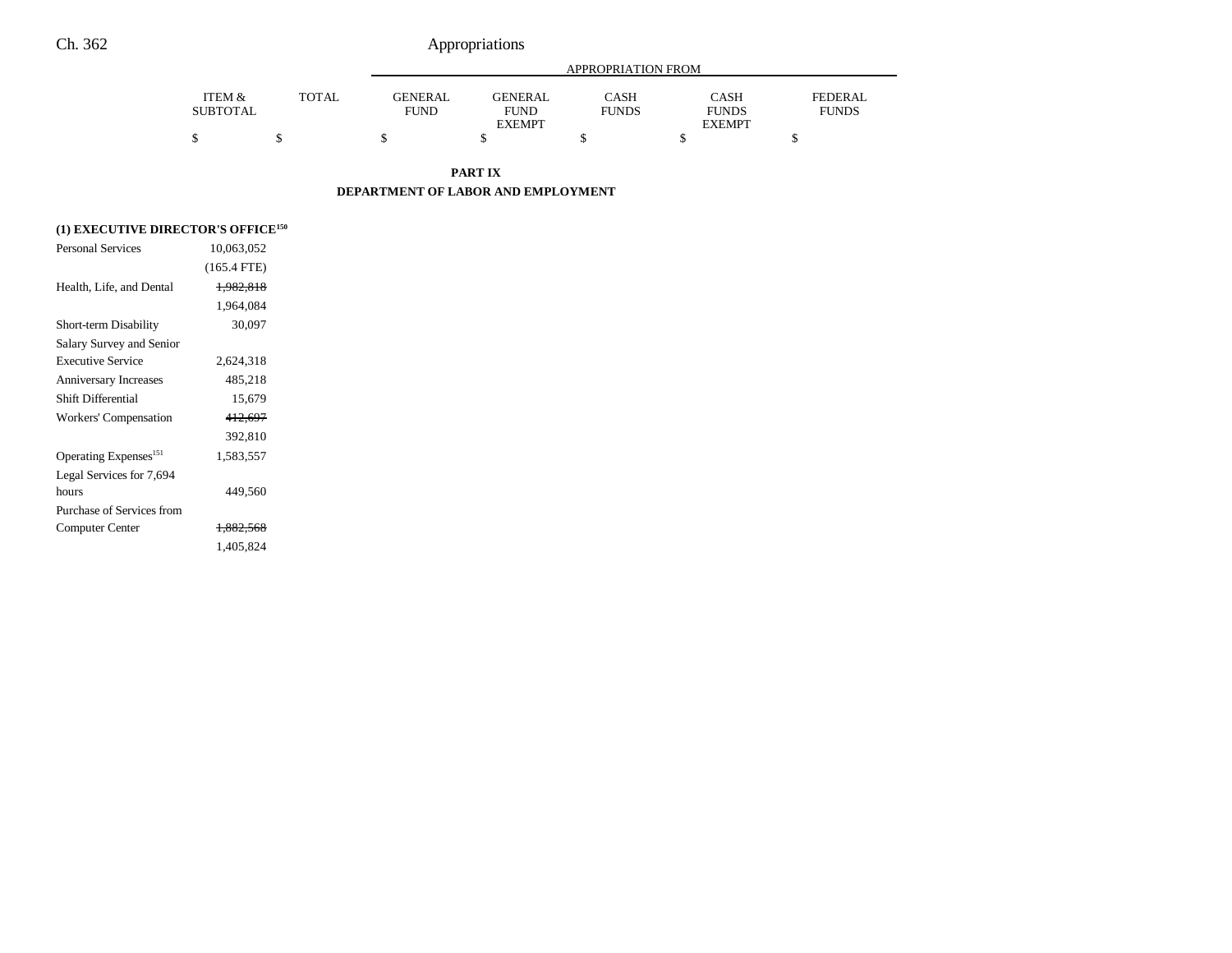| Payment to Risk                  |           |            |  |                        |                          |            |
|----------------------------------|-----------|------------|--|------------------------|--------------------------|------------|
| Management and                   |           |            |  |                        |                          |            |
| <b>Property Funds</b>            | 73,999    |            |  |                        |                          |            |
|                                  | 43,976    |            |  |                        |                          |            |
| Vehicle Lease Payments           | 154,150   |            |  |                        |                          |            |
|                                  | 123,592   |            |  |                        |                          |            |
| <b>Leased Space</b>              | 2,984,685 |            |  |                        |                          |            |
| Capitol Complex Leased           |           |            |  |                        |                          |            |
| Space                            | 21,401    |            |  |                        |                          |            |
|                                  | 21,611    |            |  |                        |                          |            |
| <b>Utilities</b>                 | 164,959   |            |  |                        |                          |            |
| <b>Information Technology</b>    |           |            |  |                        |                          |            |
| Asset Maintenance <sup>152</sup> | 1,253,348 |            |  |                        |                          |            |
| <b>Statewide Indirect Cost</b>   |           |            |  |                        |                          |            |
| Assessment                       | 865       |            |  |                        |                          |            |
|                                  |           | 24,182,971 |  | 8,204,419 <sup>a</sup> | $1,234,341$ <sup>b</sup> | 14,744,211 |
|                                  |           | 23,607,235 |  | 8,040,092 <sup>a</sup> | $1,201,723^b$            | 14,365,420 |

<sup>a</sup> Of this amount, an estimated \$3,910,427 \$3,832,105 shall be from the Workers' Compensation Cash Fund pursuant to Section 8-44-112(7), C.R.S., an estimated \$2,795,128 \$2,739,144 shall be from the Employment Support Fund pursuant to Section 8-77-109, C.R.S., an estimated \$627,224 \$619,661 shall be from the Petroleum Storage Tank Fund pursuant to Section 8-20.5-103, C.R.S., an estimated \$299,760 \$293,756 shall be from the Boiler Inspection Fund pursuant to Section 9-4-109, C.R.S., and \$571,880 \$555,426 shall be from other cash fund sources within the Department.

<sup>b</sup> Of this amount, \$265,175(T) \$258,168(T) shall be from statewide indirect cost recoveries, \$587,079 \$571,565 shall be from reserves in the Major Medical Insurance Fund pursuant to Section 8-46-202, C.R.S., and the Subsequent Injury Fund pursuant to Section 8-46-101, C.R.S., \$220,735 \$214,902 shall be from reserves in the Petroleum Storage Tank Fund pursuant to Section 8-20.5-103 C.R.S., \$155,661 \$151,548 shall be from reserves in the Unemployment Revenue Fund pursuant to Section 8-77-106, C.R.S.,  $\frac{4,552(T)}{4,432(T)}$  shall be from the Department of Public Health and Environment, and  $\frac{4,139(T)}{1,108(T)}$  shall be from the Department of Human Services.

#### **(2) DIVISION OF EMPLOYMENT AND TRAINING**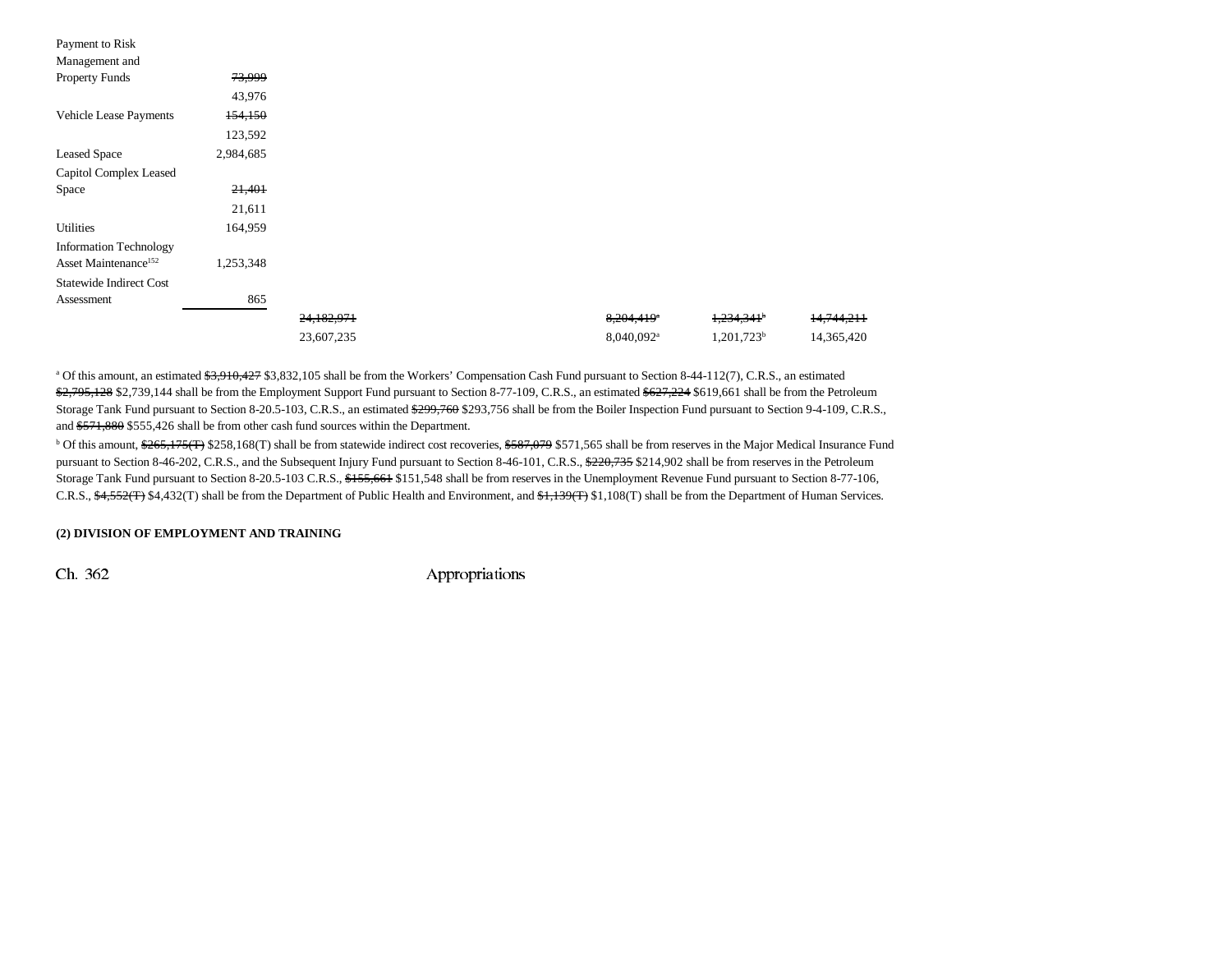|                                     |                           |              | <b>APPROPRIATION FROM</b>     |                                                |                             |                                              |                                |
|-------------------------------------|---------------------------|--------------|-------------------------------|------------------------------------------------|-----------------------------|----------------------------------------------|--------------------------------|
|                                     | ITEM &<br><b>SUBTOTAL</b> | <b>TOTAL</b> | <b>GENERAL</b><br><b>FUND</b> | <b>GENERAL</b><br><b>FUND</b><br><b>EXEMPT</b> | <b>CASH</b><br><b>FUNDS</b> | <b>CASH</b><br><b>FUNDS</b><br><b>EXEMPT</b> | <b>FEDERAL</b><br><b>FUNDS</b> |
|                                     | \$                        | \$           | \$                            | \$                                             | \$                          | Φ                                            | \$                             |
| (A) Unemployment Insurance Programs |                           |              |                               |                                                |                             |                                              |                                |
| Program Costs                       | 20,193,074                |              |                               |                                                |                             |                                              |                                |
|                                     | $(379.0 \text{ FTE})$     |              |                               |                                                |                             |                                              |                                |
| <b>Statewide Indirect Cost</b>      |                           |              |                               |                                                |                             |                                              |                                |
| Assessment                          | 502,363                   |              |                               |                                                |                             |                                              |                                |
|                                     | 20,695,437                |              |                               |                                                | 1,005,787 <sup>a</sup>      |                                              | 19,689,650                     |
|                                     |                           |              |                               |                                                |                             |                                              |                                |

a Of this amount, \$922,787 shall be from the Employment Support Fund pursuant to Section 8-77-109, C.R.S., and \$83,000 shall be from the sale of transcripts.

| (B) Unemployment Insurance Fraud Program <sup>153</sup> |                      |
|---------------------------------------------------------|----------------------|
| 1,127,115<br>Program Costs                              |                      |
| $(20.0$ FTE $)$                                         |                      |
| <b>Statewide Indirect Cost</b>                          |                      |
| 6.923<br>Assessment                                     |                      |
| 1,134,038                                               | $463.965^{\text{a}}$ |

a This amount shall be from the Unemployment Revenue Fund pursuant to Section 8-77-106, C.R.S.

<sup>b</sup> This amount shall be from reserves in the Unemployment Revenue Fund pursuant to Section 8-77-106, C.R.S.

## **(C) Employment and Training Programs**

| State Operations <sup>154</sup> | 8.928.396 | 5.754.576 <sup>a</sup> | $35.885(T)^{b}$ | 3,137,935  |
|---------------------------------|-----------|------------------------|-----------------|------------|
|                                 |           | $(66.0$ FTE)           | $(0.7$ FTE)     | (73.7 FTE) |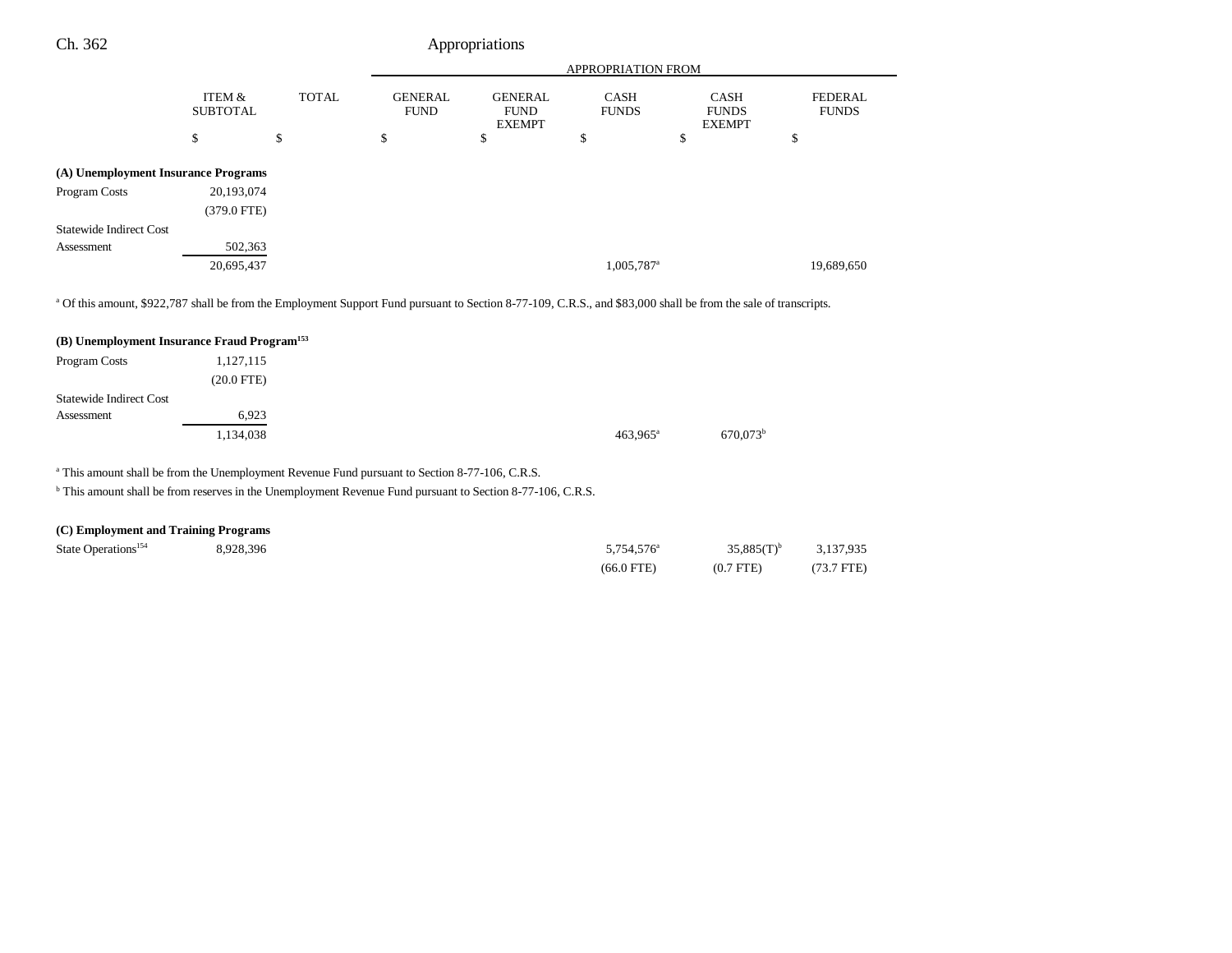| One-Stop County                |            |                       |               |
|--------------------------------|------------|-----------------------|---------------|
| Contracts                      | 6,920,161  |                       | 6,920,161     |
|                                |            |                       | $(51.9$ FTE)  |
| Trade Adjustment Act           |            |                       |               |
| Assistance                     | 2,300,000  |                       | 2,300,000     |
| Workforce Investment           |            |                       |               |
| Act                            | 21,929,650 |                       | 21,929,650    |
|                                |            |                       | $(40.0$ FTE)  |
| Welfare-to-Work Block          |            |                       |               |
| Grant <sup>155, 156</sup>      | 15,854,645 |                       | 15,854,645(M) |
| <b>Statewide Indirect Cost</b> |            |                       |               |
| Assessment                     | 162,561    | $31,238$ <sup>d</sup> | 131,323       |
|                                | 56,095,413 |                       |               |

<sup>a</sup> Of this amount, \$5,642,691 shall be from the Employment Support Fund pursuant to Section 8-77-109, C.R.S., \$101,319 shall be from the Displaced Homemakers Fund pursuant to Section 8-15.5-108, C.R.S., \$10,566 shall be from the Unemployment Revenue Fund pursuant to Section 8-77-106, C.R.S.

<sup>b</sup> This amount shall be from contracts with other government agencies.

c This amount shall be from the Welfare-to-Work Block Grant.

d This amount shall be from the Employment Support Fund pursuant to Section 8-77-109, C.R.S.

### **(D) Labor Market Information**

| Program Costs                  | 2,129,888 | $11,626^{\rm a}$ | 2,118,262    |
|--------------------------------|-----------|------------------|--------------|
|                                |           |                  | $(39.5$ FTE) |
| <b>Statewide Indirect Cost</b> |           |                  |              |
| Assessment                     | 19.902    |                  | 19,902       |
|                                | 2,149,790 |                  |              |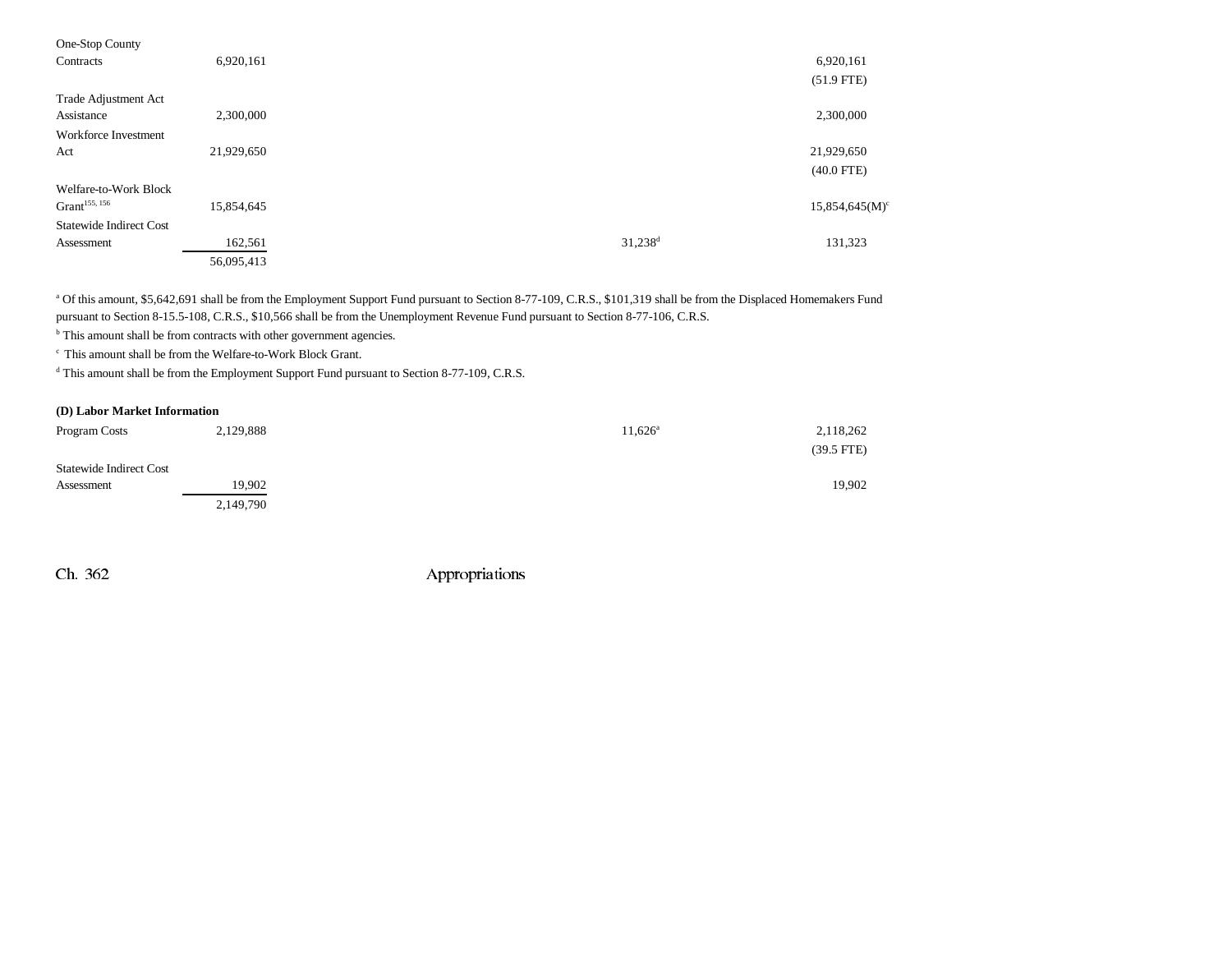|                   |       |                | APPROPRIATION FROM |              |               |              |  |
|-------------------|-------|----------------|--------------------|--------------|---------------|--------------|--|
| <b>ITEM &amp;</b> | TOTAL | <b>GENERAL</b> | GENERAL            | CASH         | CASH          | FEDERAL      |  |
| <b>SUBTOTAL</b>   |       | <b>FUND</b>    | <b>FUND</b>        | <b>FUNDS</b> | <b>FUNDS</b>  | <b>FUNDS</b> |  |
|                   |       |                | <b>EXEMPT</b>      |              | <b>EXEMPT</b> |              |  |
|                   |       |                |                    |              |               |              |  |

<sup>a</sup> This amount shall be from the sale of publications.

80,074,678

## **(3) DIVISION OF LABOR**

| (A) Administration, Statistics, and Labor Standards |              |
|-----------------------------------------------------|--------------|
| <b>Personal Services</b>                            | 694,610      |
|                                                     | $(11.5$ FTE) |
| <b>Operating Expenses</b>                           | 61,822       |
| Administrative Law                                  |              |
| Judge Services for 54                               |              |
| hours                                               | 6,217        |
| Welfare Reform <sup>157</sup>                       | 95,117       |
|                                                     | $(2.0$ FTE)  |
| <b>LABOR STANDARDS</b>                              |              |
| <b>INFORMATION SYSTEM</b>                           | 90,000       |
|                                                     | 857,766      |
|                                                     | 947,766      |

a This amount shall be from the employment support fund.

<sup>b</sup> This amount shall be from statewide indirect cost recoveries.

**(B) Public Safety and Inspection Programs**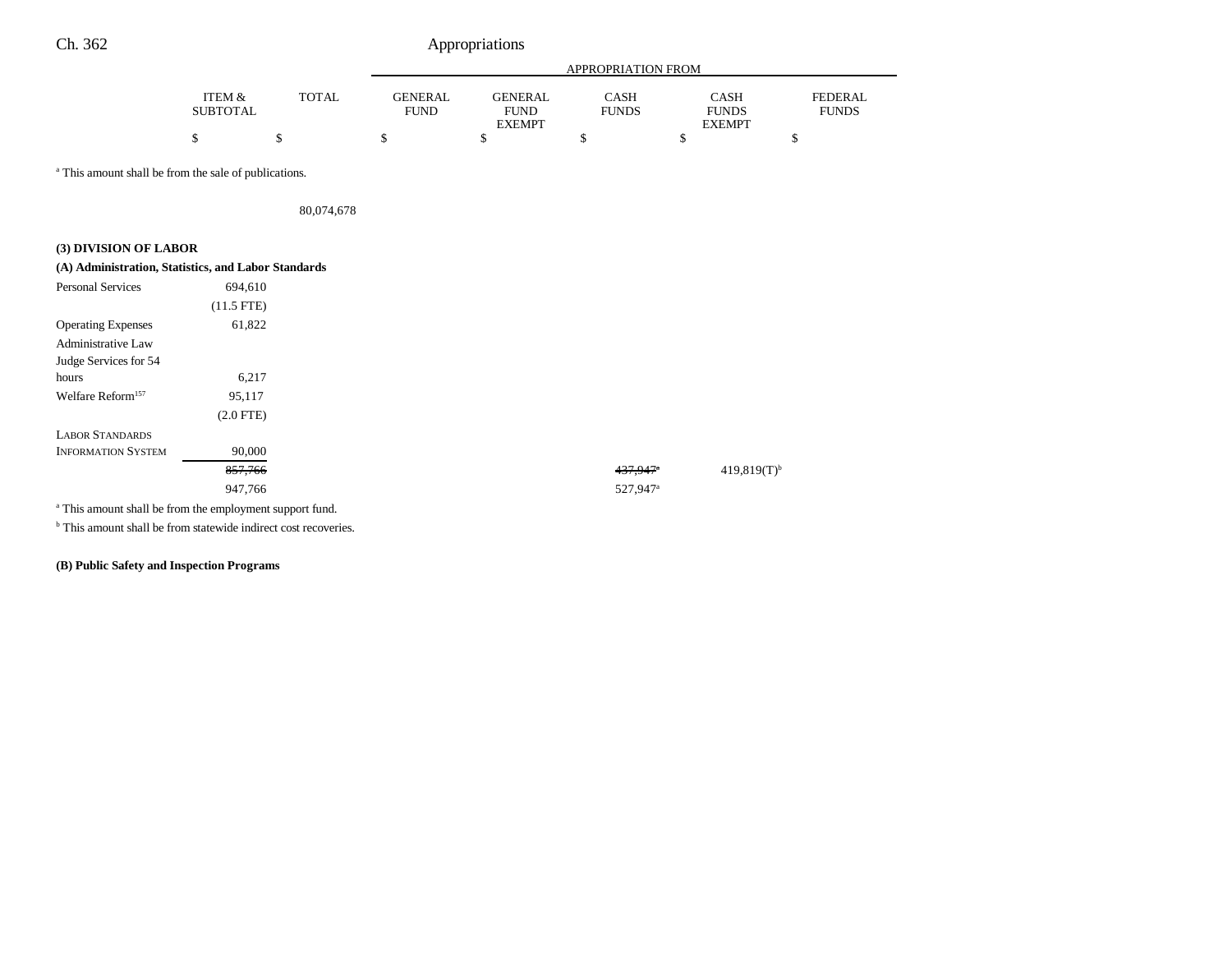| <b>Personal Services</b>       | 3,253,218    |
|--------------------------------|--------------|
|                                | $(57.3$ FTE) |
| <b>Operating Expenses</b>      | 342,845      |
| <b>Statewide Indirect Cost</b> |              |
| Assessment                     | 34,209       |
|                                | 3,630,272    |

a Of this amount, \$1,449,256 shall be from the Petroleum Storage Tank Fund pursuant to Section 8-20.5-103, C.R.S., \$771,114 shall be from the Boiler Inspection Fund pursuant to Section 9-4-109, C.R.S., and \$111,432 shall be from the Public Safety Inspection Fund pursuant to Section 8-1-151, C.R.S.

<sup>b</sup> Of this amount, \$437,947(T) shall be from indirect cost recoveries, \$315,140 shall be from reserves in the Petroleum Storage Tank Fund pursuant to Section 8-20.5-103, C.R.S., and \$7,950(T) shall be from the Department of Public Health and Environment.

## 4,488,038

4,578,038

## **(4) DIVISION OF WORKERS' COMPENSATION**

| (A) Workers' Compensation <sup>158</sup> |                      |  |  |  |  |  |
|------------------------------------------|----------------------|--|--|--|--|--|
| <b>Personal Services</b>                 | 5.482.720            |  |  |  |  |  |
|                                          | $(106.4$ FTE)        |  |  |  |  |  |
| <b>Operating Expenses</b>                | 619.781              |  |  |  |  |  |
| Administrative Law                       |                      |  |  |  |  |  |
| Judge Services for                       |                      |  |  |  |  |  |
| $21,160$ 21,960 hours                    | <del>2.065.979</del> |  |  |  |  |  |
|                                          | 2.329.301            |  |  |  |  |  |
| Physicians Accreditation                 | 122.096              |  |  |  |  |  |
| <b>Utilization Review</b>                | 76,000               |  |  |  |  |  |
| Immediate Payment                        | 10.000               |  |  |  |  |  |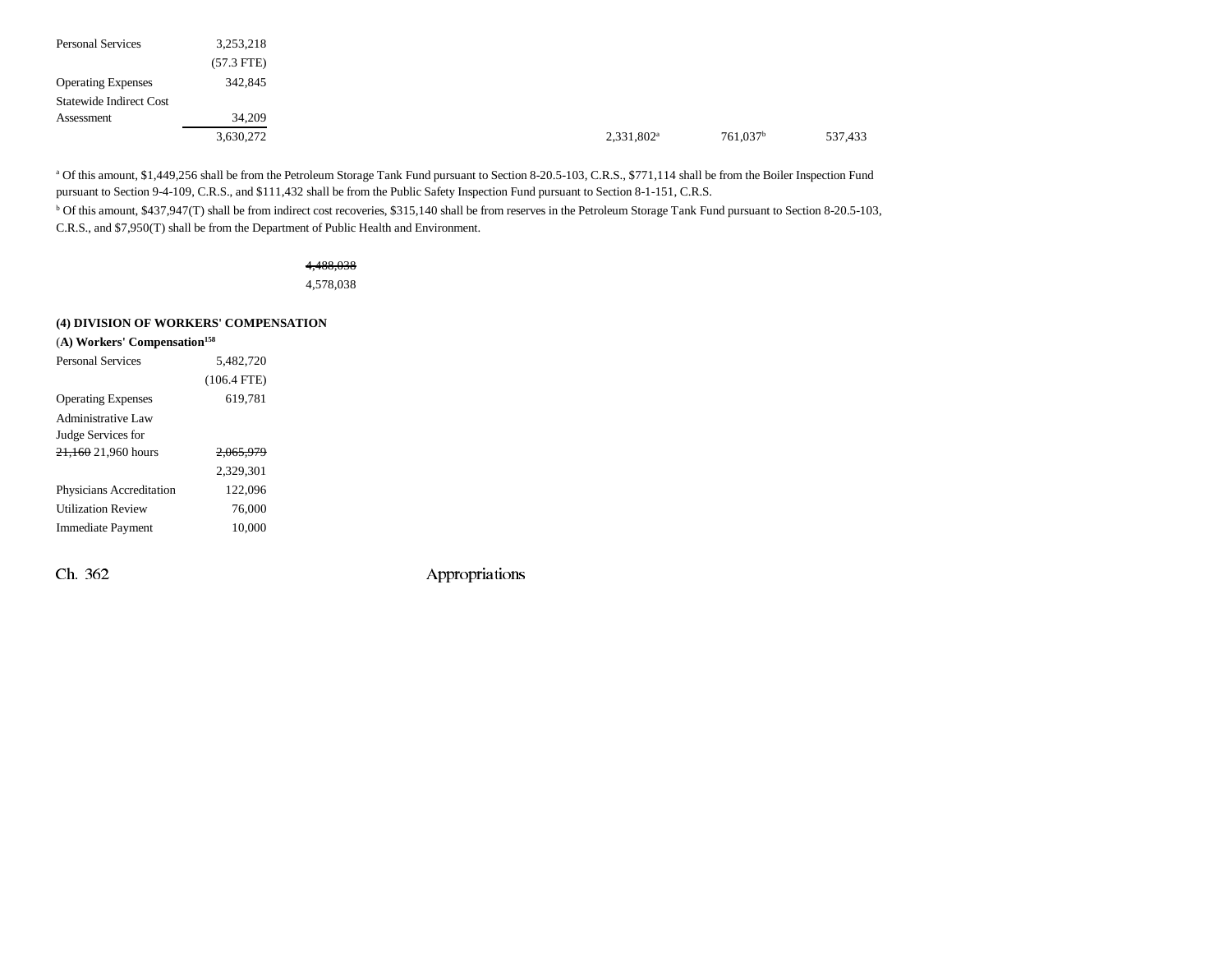| Ch. 362                 | Appropriations     |       |                               |                                                |                             |                                              |    |  |
|-------------------------|--------------------|-------|-------------------------------|------------------------------------------------|-----------------------------|----------------------------------------------|----|--|
|                         |                    |       | <b>APPROPRIATION FROM</b>     |                                                |                             |                                              |    |  |
|                         | ITEM &<br>SUBTOTAL | TOTAL | <b>GENERAL</b><br><b>FUND</b> | <b>GENERAL</b><br><b>FUND</b><br><b>EXEMPT</b> | <b>CASH</b><br><b>FUNDS</b> | <b>CASH</b><br><b>FUNDS</b><br><b>EXEMPT</b> |    |  |
|                         | \$                 | \$    | \$                            | \$                                             | \$                          | ъ                                            | \$ |  |
| Statewide Indirect Cost |                    |       |                               |                                                |                             |                                              |    |  |
| Assessment              | 341,968            |       |                               |                                                |                             |                                              |    |  |

8,981,866 8,099,036<sup>a</sup>

FEDERAL FUNDS

<sup>a</sup> Of this amount,  $\frac{1}{27,896,103}$  \$8,159,425 shall be from the Workers' Compensation Cash Fund pursuant to Section 8-44-112(7), C.R.S., \$212,411 shall be from the Workers' Compensation Self-Insurance Fund pursuant to Section 8-44-202, C.R.S., \$122,096 shall be from the Physicians Accreditation Program Cash Fund pursuant to Section 8-42-101(3.6)(l), C.R.S., \$64,500 shall be from the Utilization Review Cash Fund pursuant to Section 8-43-501, C.R.S., and \$140,604 shall be from the Cost Containment Fund pursuant to Section 8-14.5-108, C.R.S. Of this amount, \$186,596 is shown for the purposes of complying with the limitation on state fiscal year spending imposed by Article X, Section 20 of the State Constitution. Such moneys are included for informational purposes as they are continuously appropriated by Sections 8-42-101(3.6)(l), and 8-43-501(2), C.R.S.

 $8,435,714$ <sup>\*</sup> 282,830<sup>b</sup>

<sup>b</sup> Of this amount, \$181,298 shall be from reserves in the Workers' Compensation Cash Fund pursuant to Section 8-44-112(7), C.R.S., \$76,221 shall be from reserves in the Cost Containment Fund pursuant to Section 8-14.5-108, C.R.S., \$11,500 shall be from reserves in the Utilization Review Cash Fund pursuant to Section 8-43-501, C.R.S., \$10,000 shall be from the Immediate Payment Fund pursuant to Section 8-44-206, C.R.S., and \$3,811 shall be from the Workers' Compensation Self-Insurance Fund pursuant to Section 8-44-202, C.R.S. Of this amount, \$11,500 is shown for purposes of complying with the limitation on state fiscal year spending imposed by Article X, Section 20 of the State Constitution. Such moneys are included for informational purposes as they are continuously appropriated by Section 8-43-501(2), C.R.S.

#### **(B) Major Medical Insurance and Subsequent Injury Funds**

| <b>Personal Services</b>       | 1,235,992 | $1,235,992^{\mathrm{a}}$ |
|--------------------------------|-----------|--------------------------|
|                                |           | $(22.0$ FTE)             |
| <b>Operating Expenses</b>      | 123,650   | $123,650^{\circ}$        |
| <b>Statewide Indirect Cost</b> |           |                          |
| Assessment                     | 54,150    | $54,150^{\circ}$         |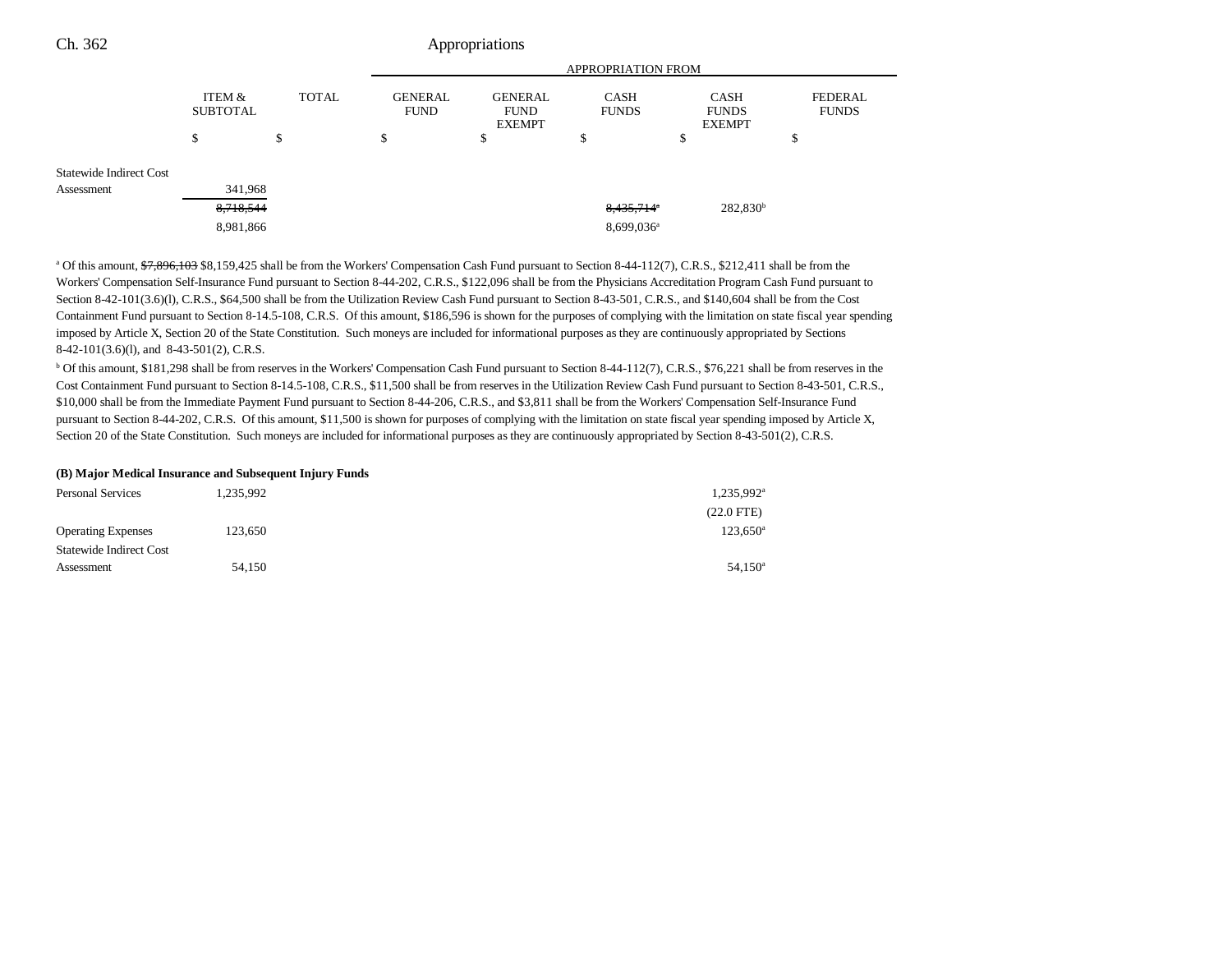| <b>Major Medical Benefits</b> | 6.000.000  | $6,000,000^{\rm b}$      |  |
|-------------------------------|------------|--------------------------|--|
| Major Medical Legal           |            |                          |  |
| Services for 426 hours        | 24.891     | 24,891 <sup>b</sup>      |  |
| Subsequent Injury             |            |                          |  |
| <b>Benefits</b>               | 5.200,000  | $5,200,000$ <sup>c</sup> |  |
| Subsequent Injury Legal       |            |                          |  |
| Services for 6,000 hours      | 350,580    | $350,580^{\circ}$        |  |
| <b>Medical Disaster</b>       | 15,000     | $15,000^{\rm b}$         |  |
|                               | 13,004,263 |                          |  |

<sup>a</sup> Of these amounts, \$1,142,453 shall be from reserves in the Major Medical Insurance Fund pursuant to Section 8-46-202, C.R.S., and \$271,339 shall be from reserves in the Subsequent Injury Fund pursuant to Section 8-46-101, C.R.S.

<sup>b</sup> For the purposes of complying with the limitation on state fiscal year spending imposed by Article X, Section 20 of the State Constitution, these amounts from reserves in the Major Medical Insurance Fund are included for informational purposes as they are continuously appropriated by Section 8-46-202(1)(b), C.R.S.

<sup>c</sup> For the purposes of complying with the limitation on state fiscal year spending imposed by Article X, Section 20 of the State Constitution, these amounts from reserves in the Subsequent Injury Fund are included for informational purposes as they are continuously appropriated by Section 8-46-101(1)(b), C.R.S.

> 21,722,807 21,986,129

**TOTALS PART IX(LABOR AND**

| (LABUK AND                       |                          |              |                            |                         |
|----------------------------------|--------------------------|--------------|----------------------------|-------------------------|
| <b>EMPLOYMENT</b> <sup>4,5</sup> | <del>\$130,468,494</del> | \$26,677,074 | $$16,408,248$ <sup>*</sup> | <del>\$87,383,172</del> |
|                                  | \$130,246,080            | \$26,866,069 | $$16,375,630$ <sup>a</sup> | \$87,004,381            |

<sup>a</sup> Of this amount,  $\frac{1,172,467}{1,165,309}$  contains a (T) notation.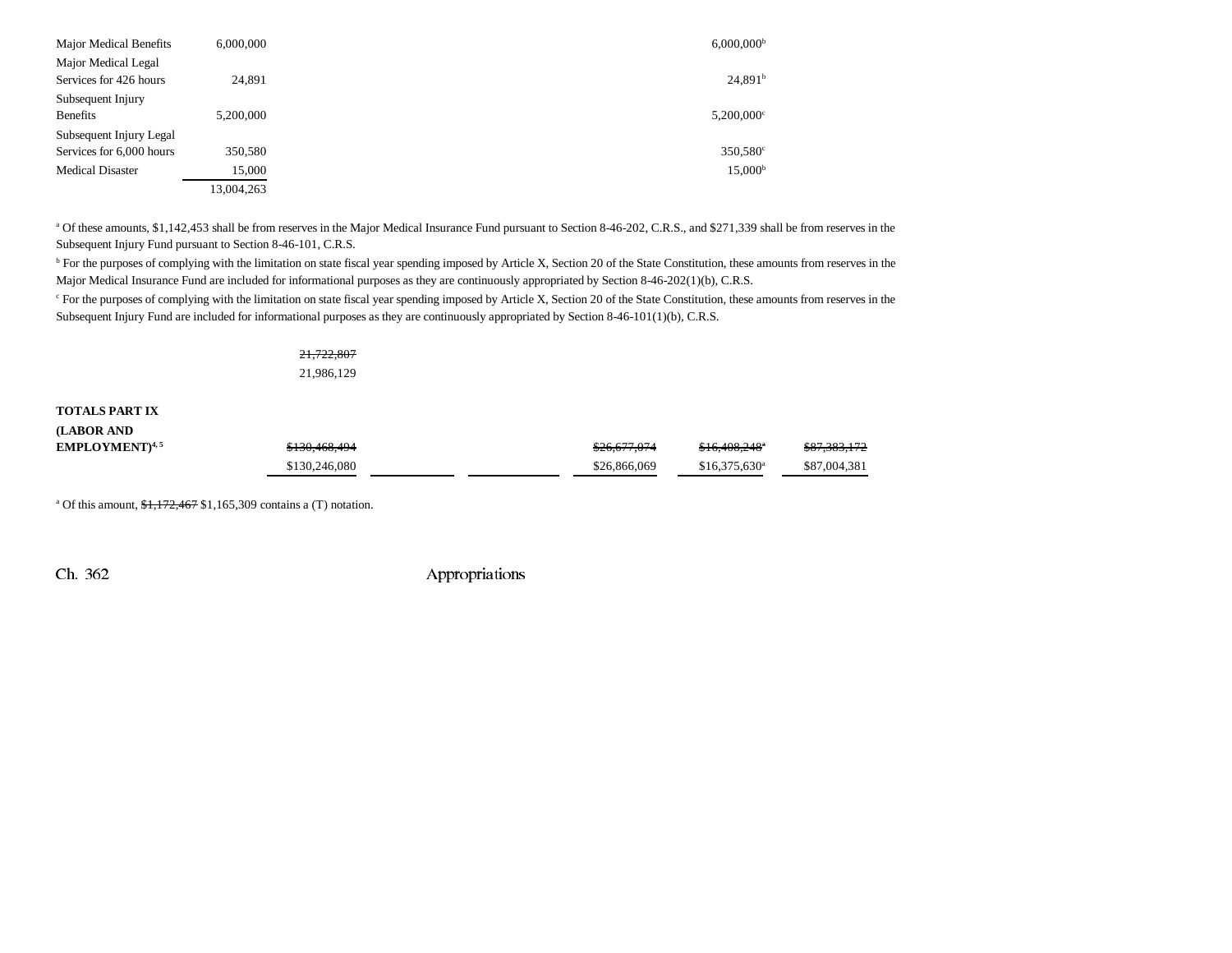| <b>ITEM <math>\&amp;</math></b> |        |             | APPROPRIATION FROM |              |               |              |  |
|---------------------------------|--------|-------------|--------------------|--------------|---------------|--------------|--|
|                                 | TOTAL. | GENER AL.   | <b>GENERAL</b>     | CASH         | CASH          | FEDERAL      |  |
| <b>SUBTOTAL</b>                 |        | <b>FUND</b> | <b>FUND</b>        | <b>FUNDS</b> | <b>FUNDS</b>  | <b>FUNDS</b> |  |
|                                 |        |             | <b>EXEMPT</b>      |              | <b>EXEMPT</b> |              |  |
| Φ                               |        |             |                    |              |               |              |  |

**FOOTNOTES** -- The following statements are referenced to the numbered footnotes throughout section 2.

- 4 (Governor lined through this provision. See L. 2001, p. 2345.)
- 5 All Departments, Totals -- The General Assembly requests that copies of all reports requested in other footnotes contained in this act be delivered to the Joint Budget Committee and the majority and minority leadership in each house of the General Assembly. Each principal department of the state shall produce its rules in an electronic format that is suitable for public access through electronic means. Such rules in such format shall be submitted to the Office of Legislative Legal Services for publishing on the Internet. It is the intent of the General Assembly that this be done within existing resources.
- 150 Department of Labor and Employment, Executive Director's Office - The Department is requested to provide as part of its regular budget request for FY 2002-03, a report on alternatives to the use of the revised third edition of the American Medical Association Guide to Permanent Impairment for the purposes of determining levels of medical impairment pursuant to articles 40-47 of Title 8, Colorado Revised Statutes, including alternatives not including use of a guide.
- 151 Department of Labor and Employment, Executive Director's Office, Operating Expenses -- The Department is requested to include estimated costs of computer contract maintenance agreements in its annual budget request.
- 152 Department of Labor and Employment, Executive Director's Office, Information Technology Asset Maintenance - The Department is requested to submit any FY 2002-03 funding requests for information technology replacement as a separate decision item.
- 153 (Governor lined through this provision. See L. 2001, p. 2360.)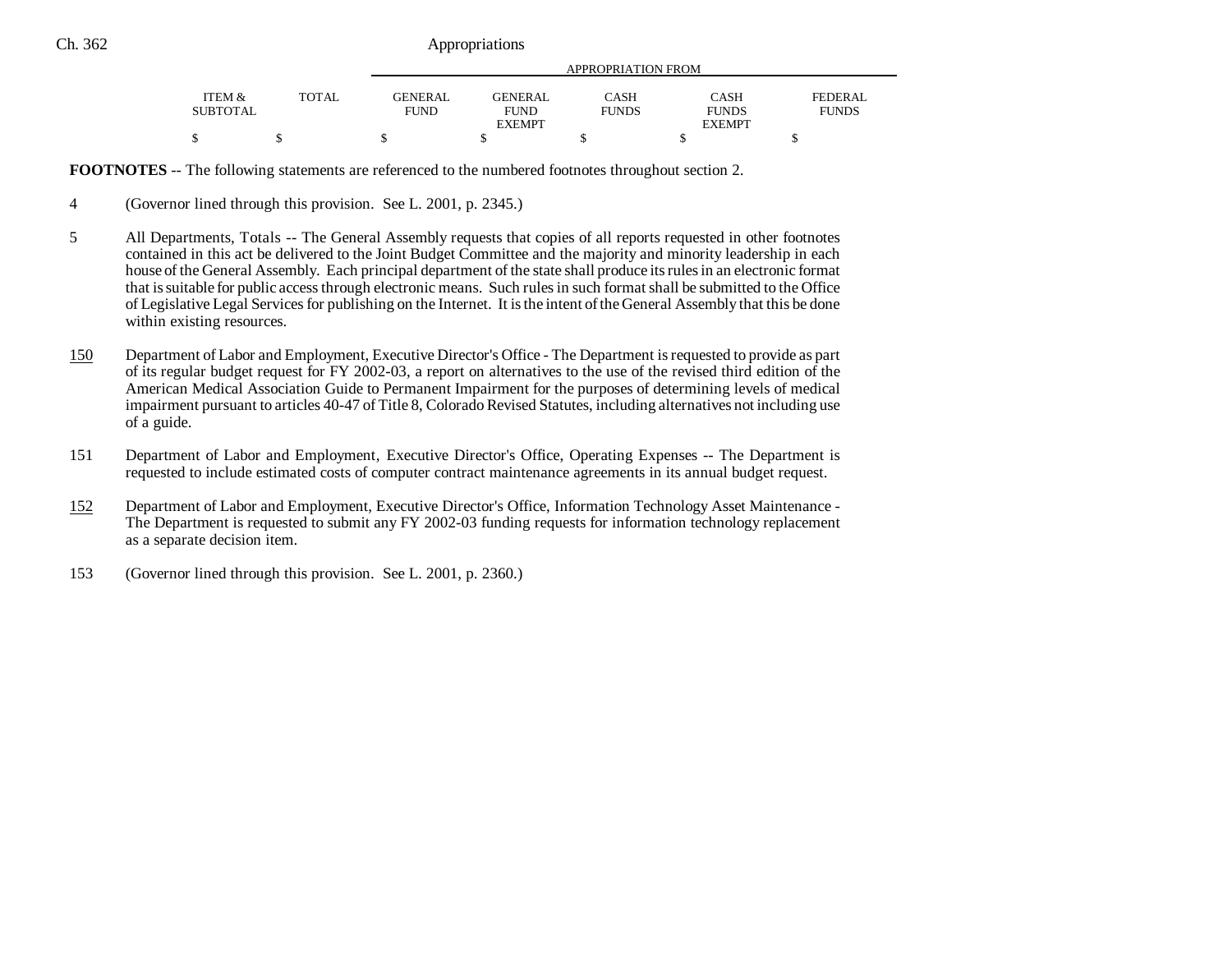- 154 (Governor lined through this provision. See L. 2001, p. 2360.)
- 155 (Governor lined through this provision. See L. 2001, p. 2361.)
- 156 (Governor lined through this provision. See L. 2001, p. 2361.)
- 157 Department of Labor and Employment, Division of Labor, Administration, Statistics, and Labor Standards, Welfare Reform -- The Department is requested to provide, as part of its FY 2002-03 budget submission, a report to the Joint Budget Committee detailing the number of grievances filed, the number requiring mediation or arbitration and the outcome of each, and the amount of staff time involved in each.
- 158 Department of Labor and Employment, Division of Workers' Compensation, Workers' Compensation -- The Department is requested to provide a report to the Joint Budget Committee, as part of its 2002-03 budget submission, regarding the worker's compensation self-insurance program. The report should include, by employer: The annual amount of losses incurred; the annual amount of claim expenditures; the total amount of outstanding liabilities; and the amount of security held. The report should also include the number of and grounds for revoked permits and denied applications.

**SECTION 2. Effective date.** This act shall take effect upon passage; except that this act shall only take effect if the following bills are enacted at the Second Regular Session of the Sixty-third General Assembly and become law: House Bill 02-1366; House Bill 02-1367; House Bill 02-1368; House Bill 02-1369; House Bill 02-1370; House Bill 02-1371; House Bill 02-1372; House Bill 02-1373; House Bill 02-1375; House Bill 02-1376; House Bill 02-1377; House Bill 02-1378; House Bill 02-1379; House Bill 02-1380; House Bill 02-1381; House Bill 02-1382; House Bill 02-1383; House Bill 02-1384; House Bill 02-1385; House Bill 02-1386; House Bill 02-1387; House Bill 02-1388; House Bill 02-1389; House Bill 02-1390; House Bill 02-1391; House Bill 02-1392; House Bill 02-1393; and House Bill 02-1394.